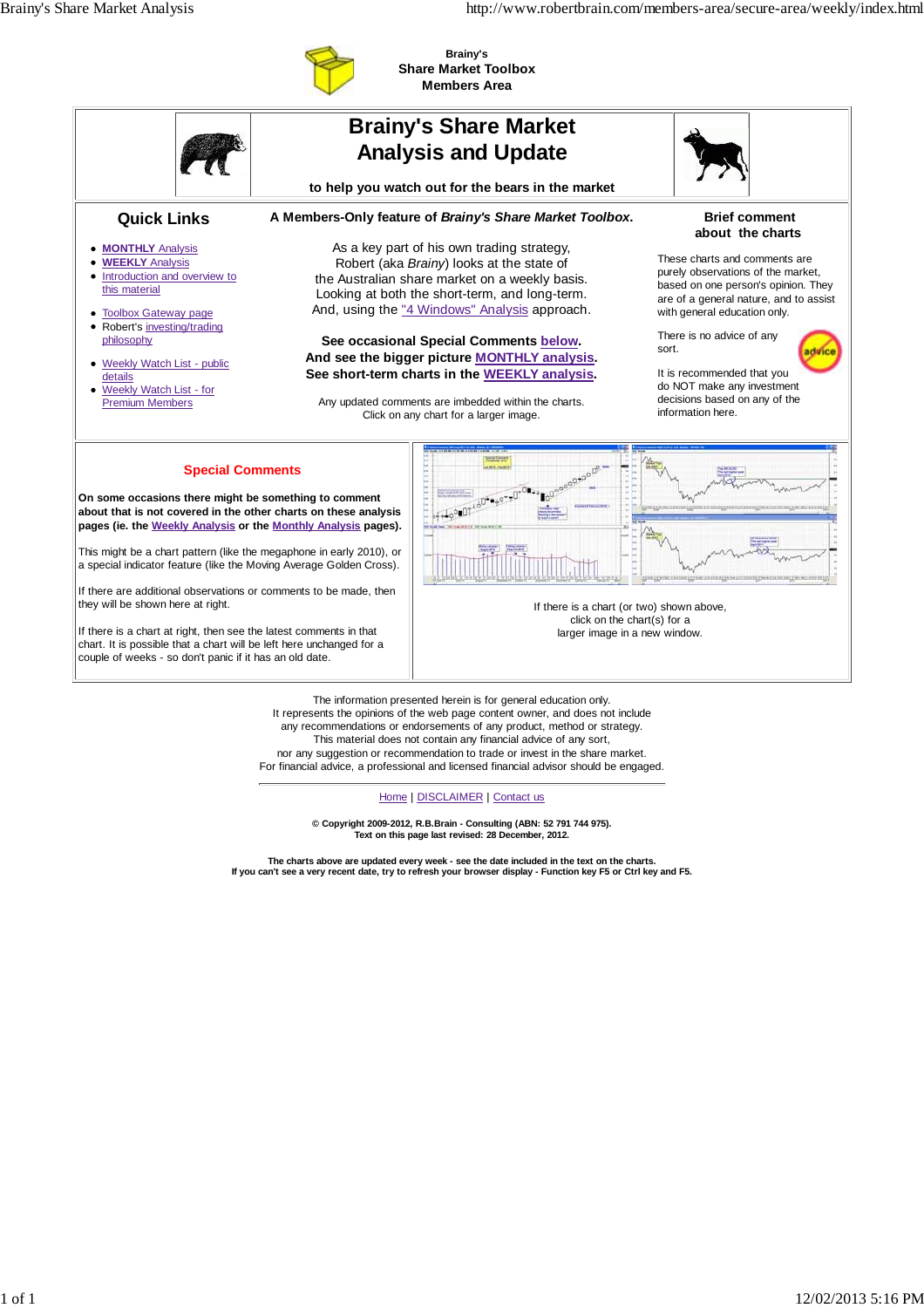

**Brainy's Share Market Toolbox Members Area**

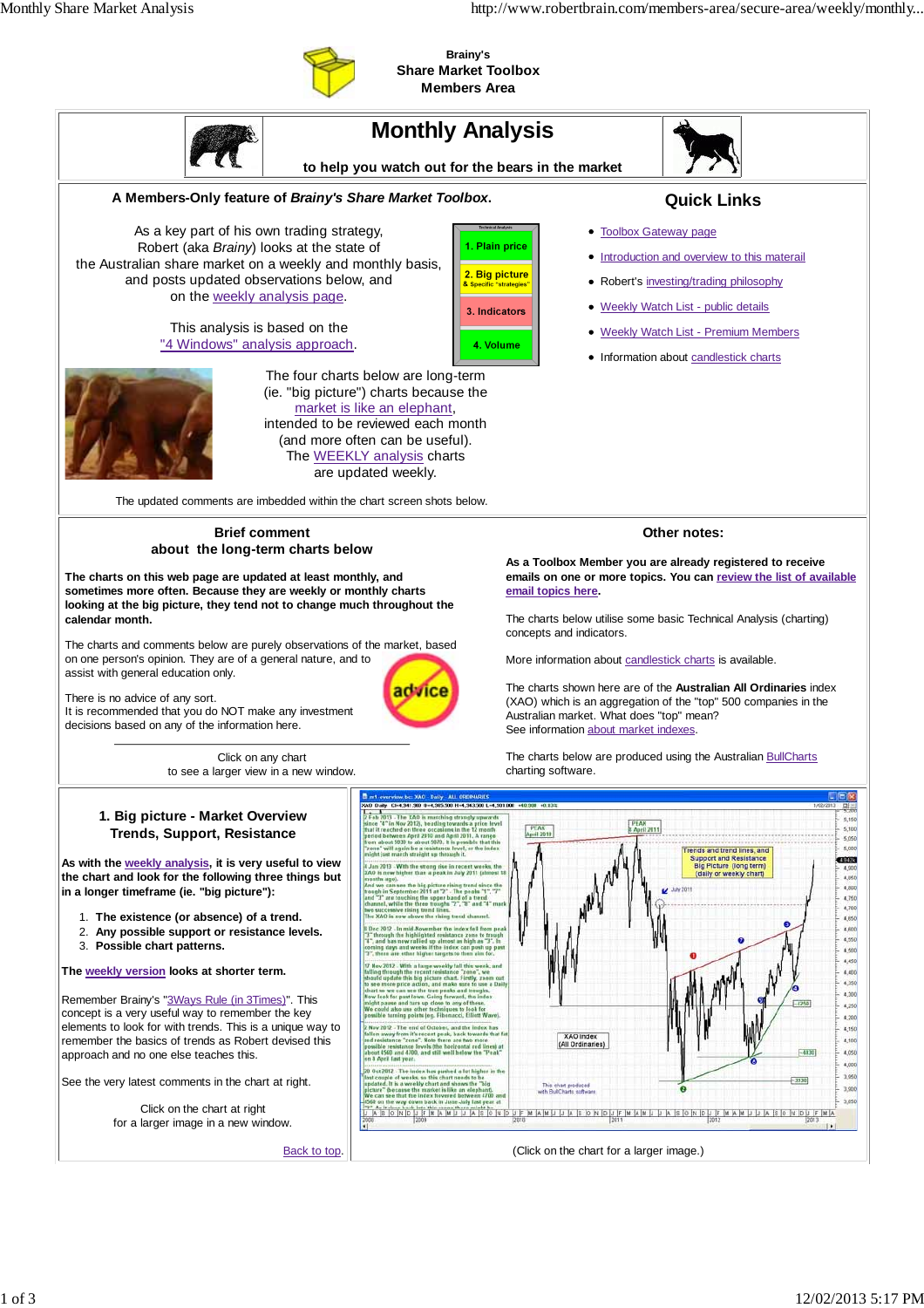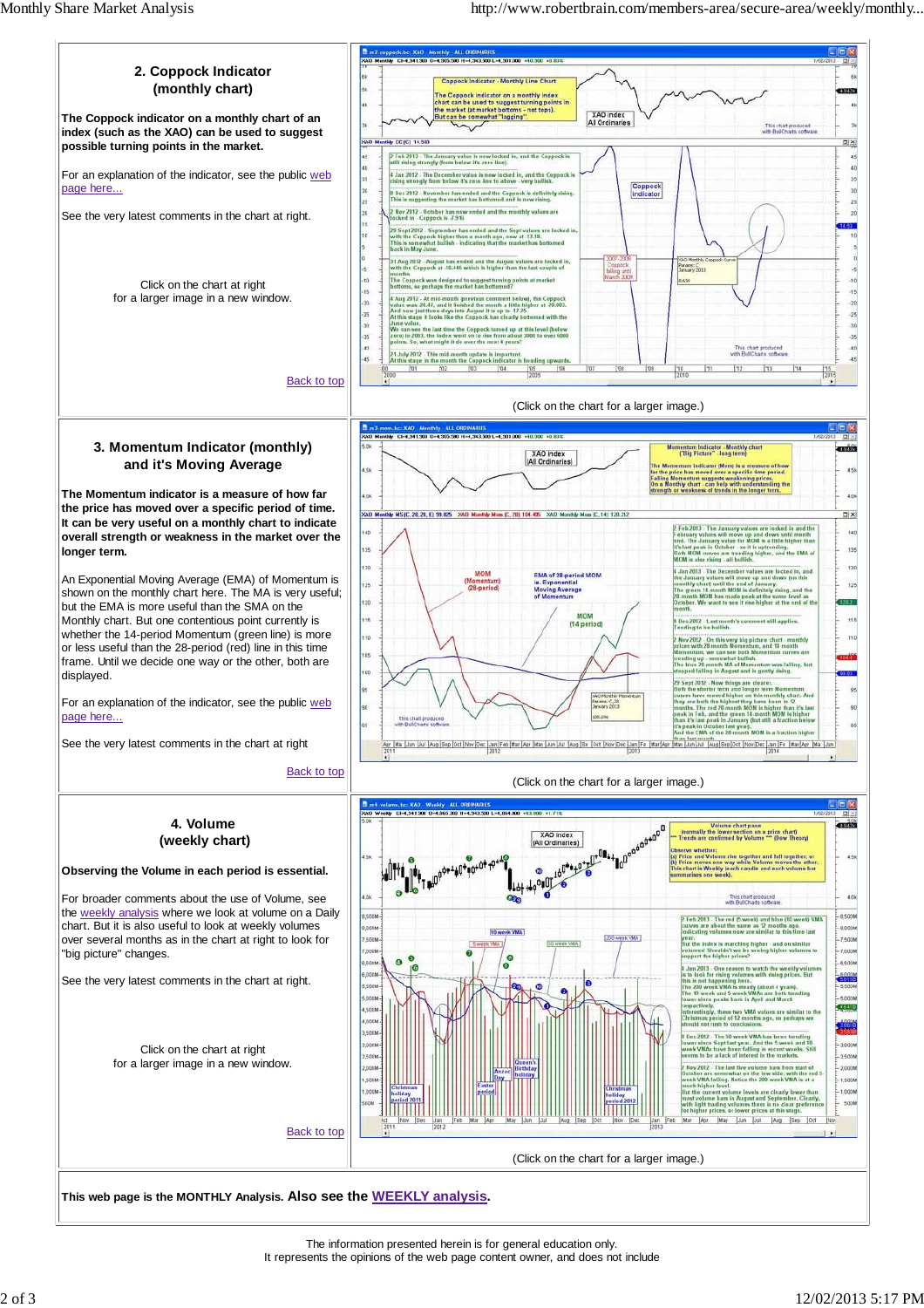

**Brainy's Share Market Toolbox Members Area**

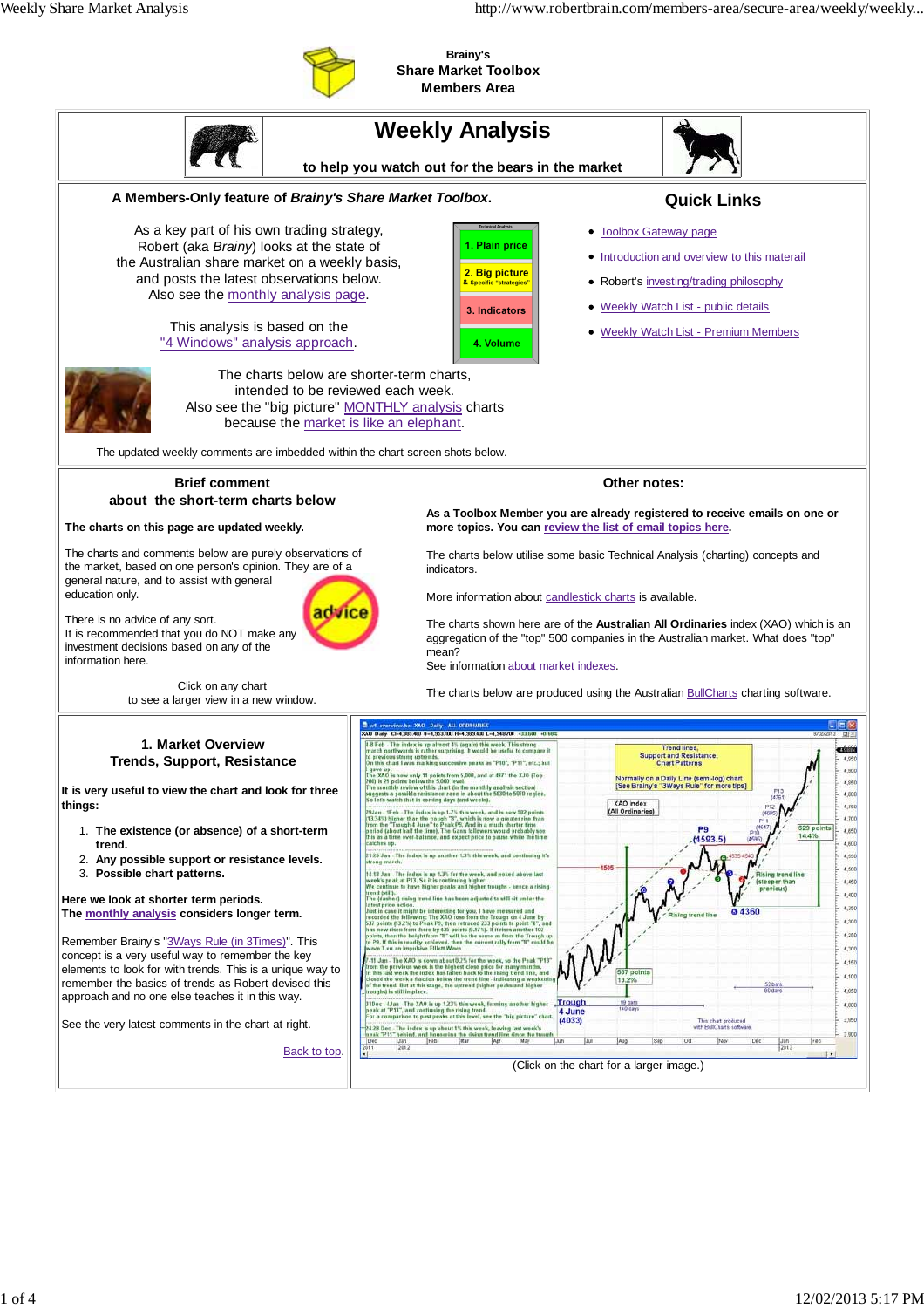

Back to top

2 of 4 12/02/2013 5:17 PM

(Click on the chart for a larger image.)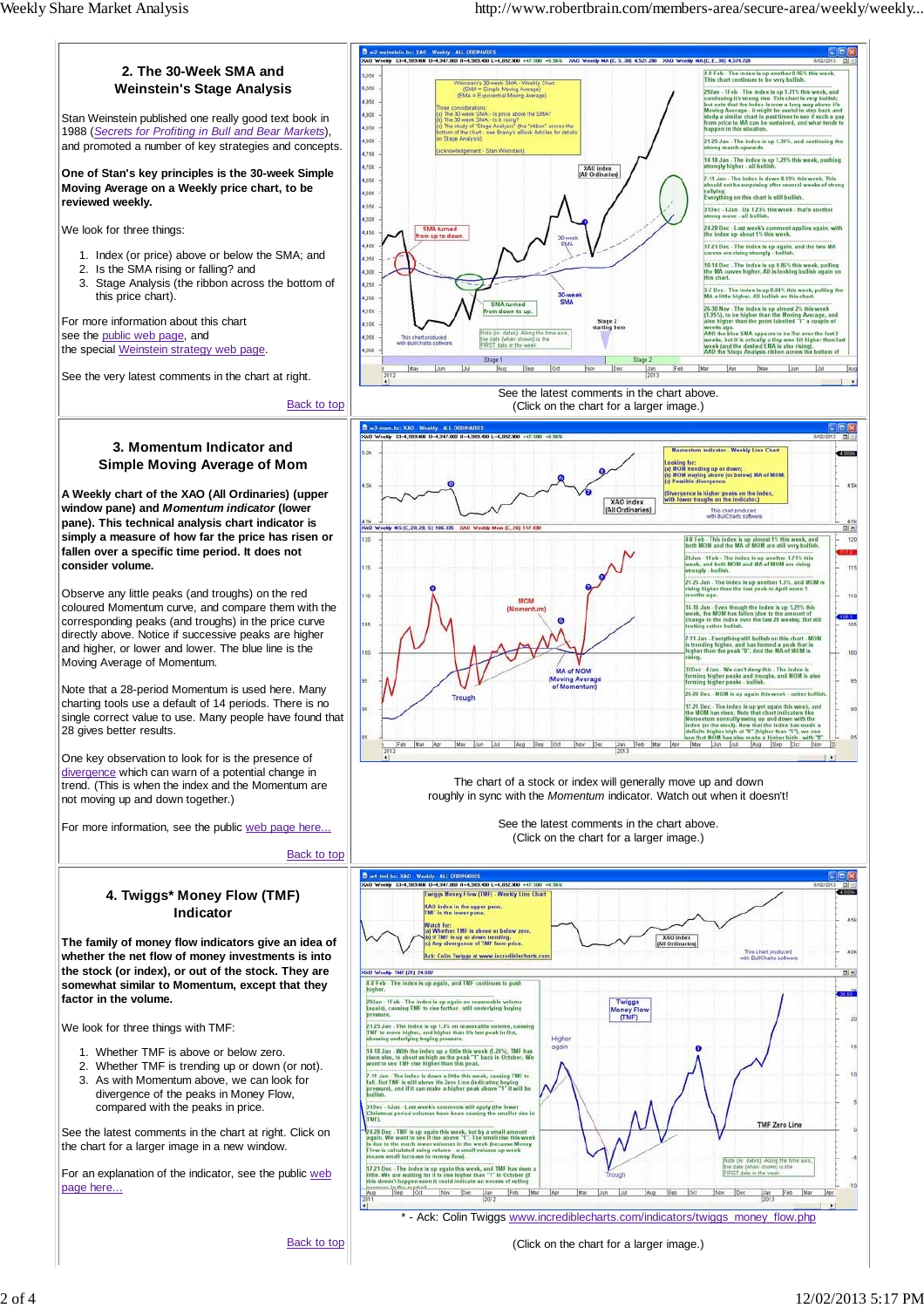